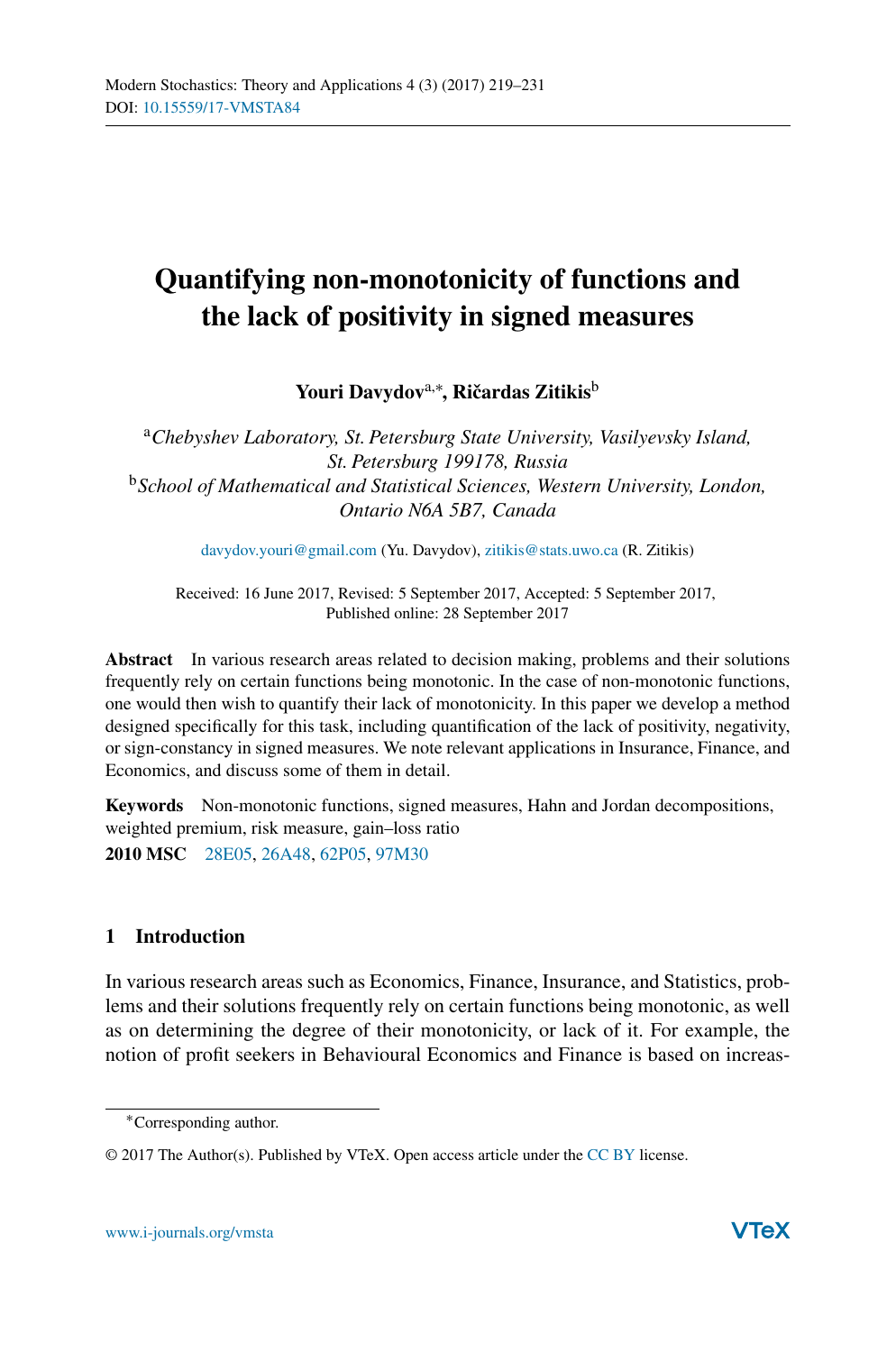ing utility functions, which can have varying shapes and thus characterize subclasses of profit seekers (e.g., [\[9\]](#page-12-0)). In Reliability Engineering and Risk Assessment (e.g., [\[13](#page-12-1)]), a number of notions such as hazard-rate and likelihood-ratio orderings rely on monotonicity of the ratios of certain functions. The presence of insurance deductibles and policy limits often change the pattern of monotonicity of insurance losses (e.g., [\[3](#page-11-0)]). In the literature on Statistical Inference, the so-called monotone-likelihood-ratio family plays an important role.

Due to these and a myriad of other reasons, researchers quite often restrict themselves to function classes with pre-specified monotonicity properties. But one may not be comfortable with this element of subjectivity and would therefore prefer to rely on data-implied shapes when making decisions. To illustrate the point, we recall, for example, the work of Bebbington et al. [\[1\]](#page-11-1) who specifically set out to determine whether mortality continues to increase, or starts to decelerate, after a certain species-related late-life age. This is known in the gerontological literature as the late-life mortality deceleration phenomenon. Naturally, we refrain from elaborating on this complex topic and refer for details and further references to the aforementioned paper.

Monotonicity may indeed be necessary for certain results or properties to hold, but there are also many instances when monotonicity is just a sufficient condition. In such cases, a natural question arises: can we depart from monotonicity and still have valid results? Furthermore, in some cases, monotonicity may not even be expected to hold, though perhaps be desirable, and so developing techniques for quantifying the lack of monotonicity becomes of interest. Several results in this direction have recently been proposed in the literature (e.g., [\[5,](#page-11-2) [21,](#page-12-2) [15,](#page-12-3) [16\]](#page-12-4); and references therein). All in all, these are some of the problems, solutions to which ask for indices that could be used to assess monotonicity, or lack of it. In the following sections we introduce and discuss several such indices, each designed to reveal different monotonicity aspects.

We have organized the rest of the paper as follows. In Section [2](#page-1-0) we present a specific example, driven by insurance and econometric considerations, which not only motivates present research but also highlights the main idea adopted in this paper. In Section [3](#page-4-0) we introduce and discuss indices of lack of increase, decrease, and monotonicity. We also suggest a convenient numerical procedure for a quick calculation of the indices at any desirable precision. In Section [4](#page-7-0) we introduce orderings of functions according to the values of their indices and argue in favour of using normalized versions of the indices. In Section [5](#page-9-0) we introduce a stricter notion of ordering, and in Section [6](#page-9-1) we develop a theory for quantifying the lack of positivity (or negativity) in signed measures. Section [7](#page-11-3) concludes the paper.

# <span id="page-1-0"></span>**2 Motivating example**

Insurance losses are non-negative random variables  $X \geq 0$ , and the expected value  $E[X]$  is called the net premium. All practically-sound premium calculation principles (pcp's), which are functionals  $\pi$  assigning non-negative finite or infinite values to *X*'s, are such that  $\pi[X] \geq E[X]$ . The latter property is called non-negative loading of *π*.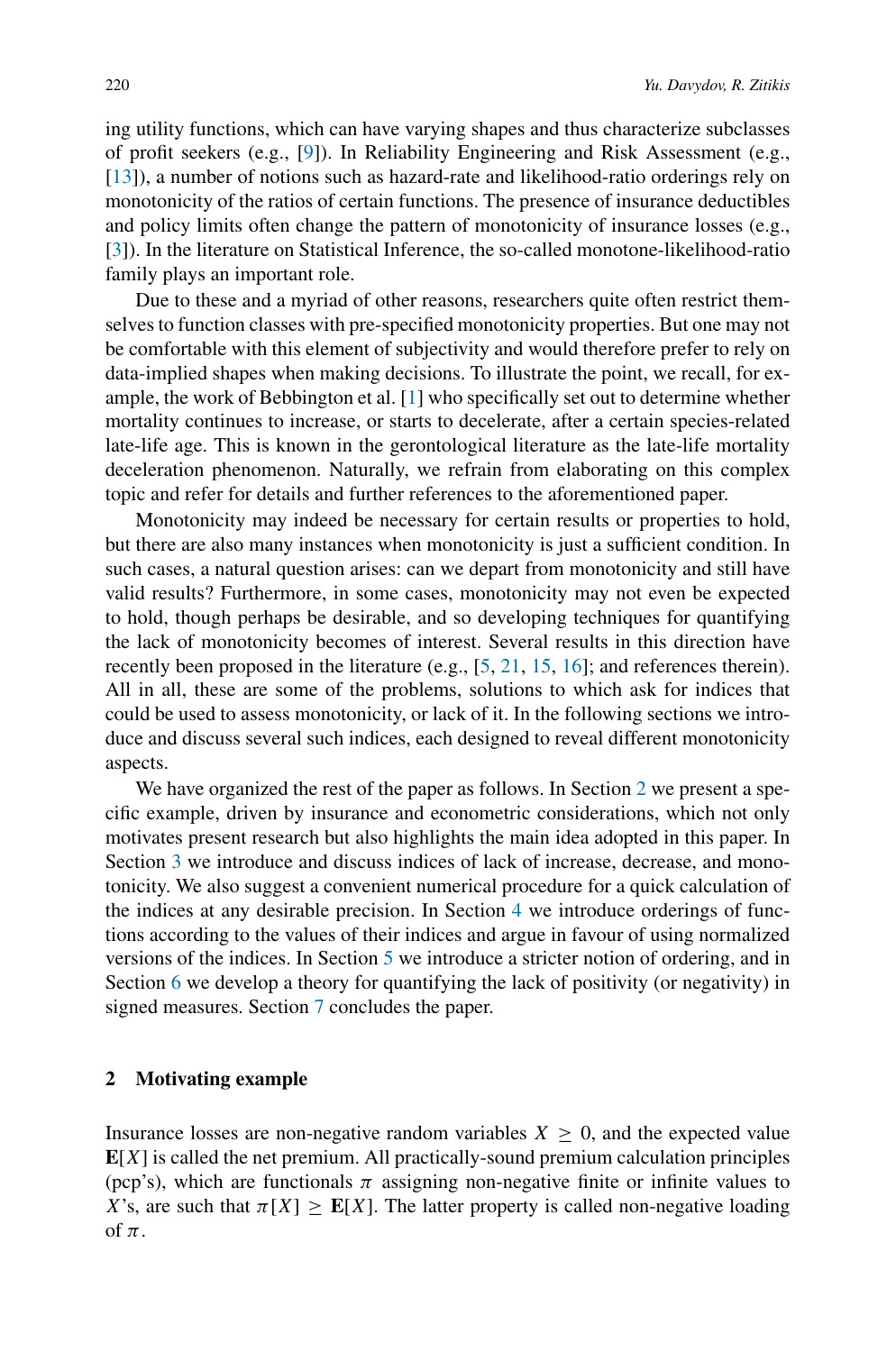As an example, consider the following 'dual' version of the weighted pcp  $(7, 8]$  $(7, 8]$  $(7, 8]$ ; and references therein):

<span id="page-2-1"></span>
$$
\pi_w[X] = \frac{\mathbf{E}[F^{-1}(U)w(U)]}{\mathbf{E}[w(U)]},
$$
\n(1)

where *U* is the random variable uniform on [0, 1],  $F^{-1}$  is the quantile function of *X* defined by the equation  $F^{-1}(p) = \inf\{x : F(x) \ge p\}$ , and  $w : [0, 1] \to [0, \infty]$  is an appropriately chosen weight function, whose illustrative examples will be provided in a moment. We of course assume that the two expectations in the definition of  $\pi_w$ are well-defined and finite, and the denominator is not zero.

When dealing with insurance losses, researchers usually choose non-decreasing weight functions in order to have non-negative loading of  $\pi_w$ . For example,  $w(t)$  =  $1\{t > p\}$  for any parameter  $p \in (0, 1)$  is non-decreasing, and it turns  $\pi_w$  into the average value at risk, also known as tail conditional expectation. Another example is  $w(t) = v(1 - t)^{v-1}$  with parameter  $v > 0$ . If  $v \in (0, 1]$ , then *w* is non-decreasing, and  $\pi_w$  becomes the proportional hazards pcp [\[18,](#page-12-5) [19\]](#page-12-6). If  $v \ge 1$ , then *w* is nonincreasing, and  $\pi_w$  becomes the (absolute) *S*-Gini index of economic equality (e.g., [\[23](#page-12-7)]; and references therein).

Note that the pcp  $\pi_w$  can be rewritten as the weighted integral

<span id="page-2-0"></span>
$$
\pi_w = \int_0^1 F^{-1}(t) w^*(t) dt,
$$
\n(2)

with the normalized weight function  $w^*(t) = w(t)/\int_0^1 w(u)du$ , which is a probability density function, because  $w(t) \ge 0$  for all  $t \in [0, 1]$  and  $\int_0^1 w(u) du \in (0, \infty)$ . This representation of  $\pi_w$  connects our present research with the dual utility theory ([\[20](#page-12-8), [17](#page-12-9)]; and references therein) that has arisen as a prominent counterpart to the classical utility theory of von Neuman and Morgenstern [\[14](#page-12-10)]. It is also important to mention that in Insurance, integral [\(2\)](#page-2-0) plays a very prominent role and is known as the distortion risk measure (e.g., [\[6](#page-11-6)]; and references therein).

In general, the function  $w$  and its normalized version  $w^*$  may not be monotonic, as it depends on the shape of the probability density function of the random variable  $W \in [0, 1]$  in the following reformulation of  $\pi_w$ :

<span id="page-2-3"></span>
$$
\pi_w[X] = \mathbf{E}\big[F^{-1}(W)\big].\tag{3}
$$

In the econometric language,  $\mathbf{E}[F^{-1}(W)]$  means the average income (assuming that *X* stands for 'income') possessed by individuals whose positions on the society's income-percentile scale are modelled by *W*, which is, naturally, a random variable.

Hence, we are interested when  $\mathbf{E}[F^{-1}(W)]$  is at least  $\mathbf{E}[W]$  (insurance perspective) or at most **E**[*W*] (income inequality perspective). In view of equations [\(1\)](#page-2-1) and [\(2\)](#page-2-0), our task reduces to verifying whether or not

<span id="page-2-2"></span>
$$
\operatorname{cov}[F^{-1}(U), w(U)] \ge 0. \tag{4}
$$

If the function  $w$  happens to be non-decreasing (as in insurance), then bound  $(4)$  holds (e.g., [\[11\]](#page-12-11)). For example, with parameter  $\lambda > 0$ , the weight function  $w(s) = s^{\lambda}$  leads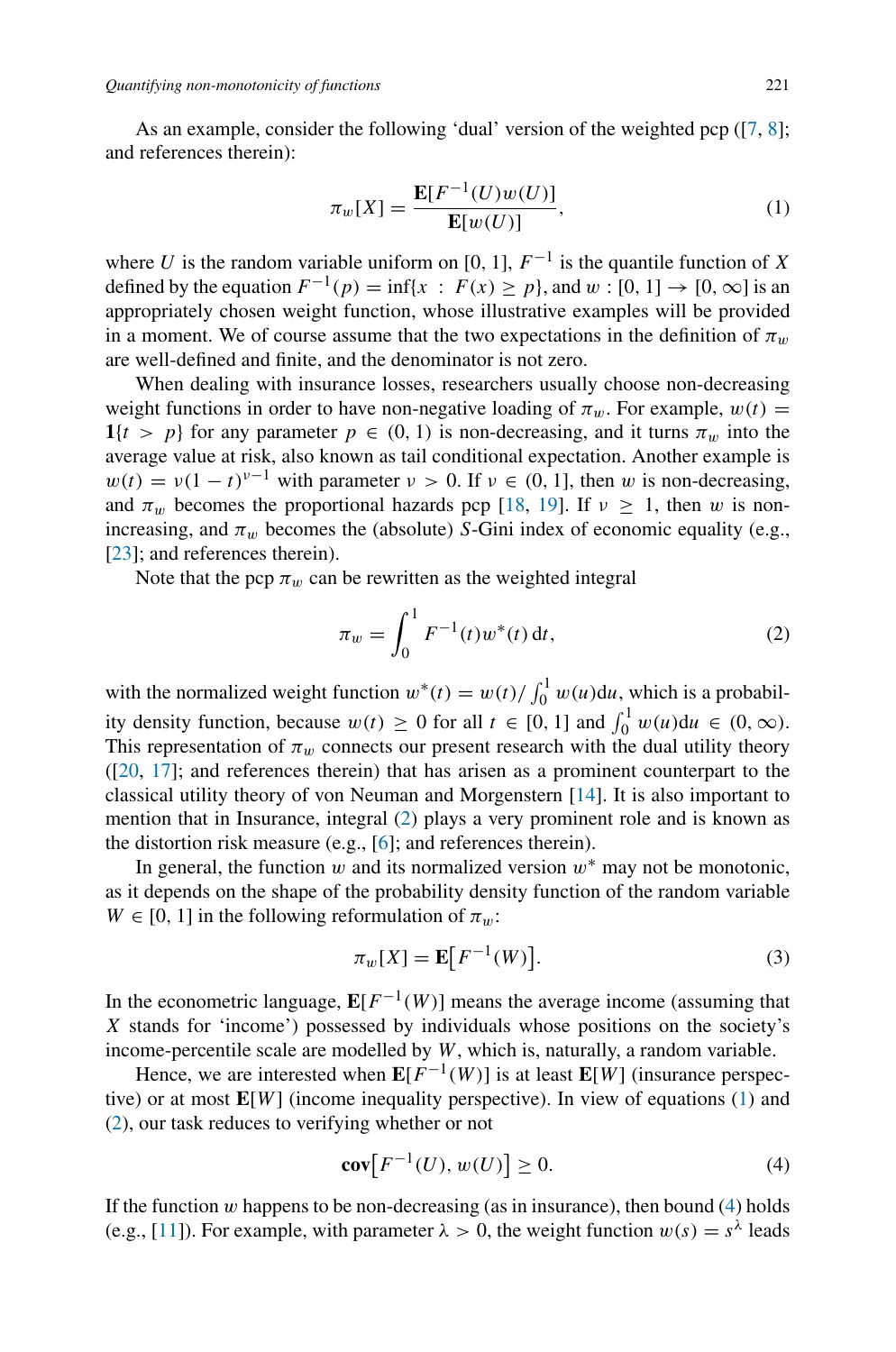to the size-biased pcp,  $w(s) = e^{\lambda s}$  to the Esscher pcp,  $w(s) = 1 - e^{-\lambda s}$  to the Kamps pcp, and the already noted function  $w(s) = 1\{s > \lambda\}$  leads to the average value at risk.

As already noted, broader contexts than that of classical insurance suggest various shapes of probability distortions and thus lead to functions *w* that are not necessarily monotonic. Indeed, in view of representation [\(3\)](#page-2-3), the average income of individuals depends on the distribution of *W*, whose shape is governed by societal opportunities that the individuals are exposed to. A natural question arises:

What shapes of *w* could ensure property [\(4\)](#page-2-2)?

To answer this question in an illuminating way, let *w* be absolutely continuous and such that  $w(0) = 0$ , which are sound assumptions from the practical point of view. Denote the density of *w* by *w'*, and let  $\mathbf{1}_{\{u>t\}}$  be the indicator. We have

$$
\mathbf{cov}[F^{-1}(U), w(U)] = \mathbf{cov}[F^{-1}(U), \int_0^U w'(t) dt]
$$
  
= 
$$
\int_0^1 \mathbf{cov}[F^{-1}(U), \mathbf{1}_{\{U > t\}}] w'(t) dt.
$$

The function  $v(t) = \mathbf{cov}[F^{-1}(U), \mathbf{1}_{\{U > t\}}]$  is non-negative (e.g., [\[11\]](#page-12-11)), and so is also the integral  $\theta = \int_0^1 v(t)dt$ , which makes  $v(t)/\theta$  a probability density function. Denote the corresponding distribution function by *V* . We have the equations

$$
\begin{aligned} \mathbf{cov}[F^{-1}(U), w(U)] &= \theta \int_0^1 w' \, \mathrm{d}V \\ &= \theta \int_0^1 w' \circ V^{-1} \, \mathrm{d}\lambda, \end{aligned}
$$

where  $\lambda$  denotes the Lebesgue measure. Hence, property [\(4\)](#page-2-2) is equivalent to the bound  $\int_0^1 g d\lambda \ge 0$  with  $g = w' \circ V^{-1}$ , and it can of course be rewritten as the inequality

<span id="page-3-0"></span>
$$
\int_0^1 g^+ d\lambda \ge \int_0^1 g^- d\lambda,\tag{5}
$$

where  $g^+$  = max{*g*, 0} and  $g^-$  = max{-*g*, 0}. Bound [\(5\)](#page-3-0) says that, in average with respect to the Lebesgue measure, the positive part  $g^+$  must be larger than the negative part *g*−.

Those familiar with asset pricing will immediately see how inequality [\(5\)](#page-3-0), especially when reformulated as

<span id="page-3-1"></span>
$$
\frac{\int_0^1 g^+ d\lambda}{\int_0^1 g^- d\lambda} \ge 1
$$
\n(6)

is connected to the gain–loss ratio [\[2](#page-11-7)], as well as to the Omega ratio [\[10](#page-12-12)]. Furthermore, we can reformulate bound [\(6\)](#page-3-1) as

<span id="page-3-2"></span>
$$
\frac{\int_0^1 g^+ \, d\lambda}{\int_0^1 |g| \, d\lambda} \ge \frac{1}{2},\tag{7}
$$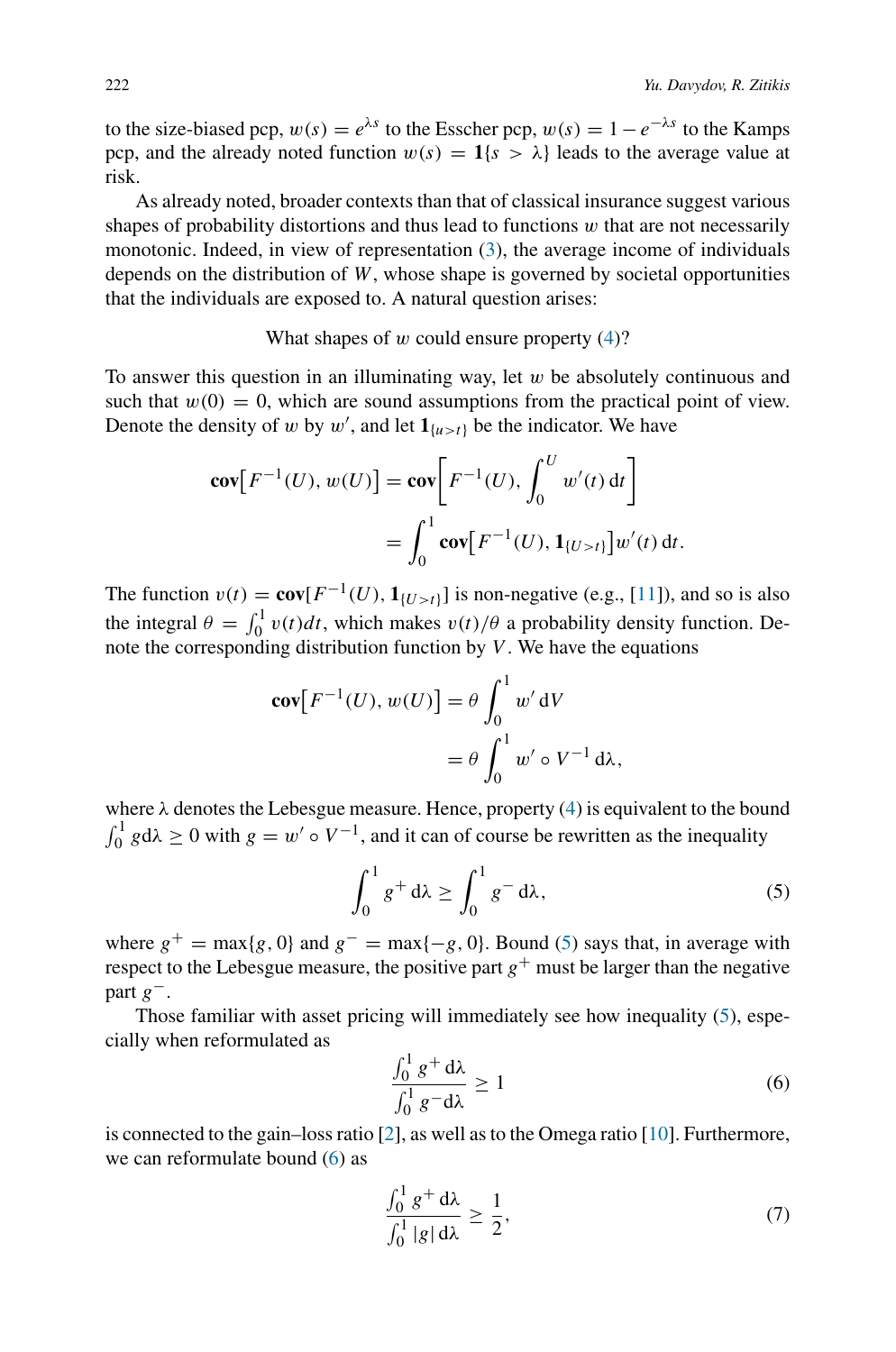with the ratio on the left-hand side being equal to 0 when the function  $g$  is nonpositive, and equal to 1 when *g* is non-negative. Hence, bound [\(7\)](#page-3-2) says that the ratio must be at least  $1/2$ , which means that, in average, the function  $g$  must be more positive than negative.

The above interpretations have shaped our considerations in the present paper, and have led toward the construction of monotonicity indices that we introduce and discuss next.

### <span id="page-4-0"></span>**3 Assessing lack of monotonicity in functions**

We are interested in assessing monotonicity of a function  $g_0$  on an interval [a, b]. Since shifting the function up or down, left or right, does not distort its monotonicity, we therefore 'standardize'  $g_0$  into

<span id="page-4-2"></span>
$$
g(x) = g_0(x+a) - g_0(a)
$$
 (8)

defined on the interval  $[0, y]$  with  $y = b - a$ . Note that *g* satisfies the boundary condition  $g(0) = 0$ . We assume that  $g_0$  and thus g are absolutely continuous.

Let  $\mathcal{F}_y$  denote the set of all absolutely continuous functions  $f$  on the interval [0*, y*] such that  $f(0) = 0$ . Denote the total variation of  $f \in \mathcal{F}_y$  on the interval [0*, y*] by  $|| f ||_y$ , that is,  $|| f ||_y = \int_0^y |f'| d\lambda$ . Furthermore, let  $\mathcal{F}_y^+$  denote the set of all  $f \in \mathcal{F}_y$ that are non-decreasing. For any  $g \in \mathcal{F}_y$ , we define its index of lack of increase (LOI) as the distance between *g* and the set  $\mathcal{F}_y^+$ , that is,

<span id="page-4-1"></span>
$$
LOI_{y}(g) = \inf \left\{ \int_{0}^{y} |g' - f'| d\lambda : f \in \mathcal{F}_{y}^{+} \right\}.
$$
 (9)

Obviously, if *g* is non-decreasing, then  $LOI_v(g) = 0$ , and the larger the value of  $\text{LOI}_y(g)$ , the farther the function g is from being non-decreasing on the interval [0, y]. For the function  $g_0$ , which is where  $g$  originates from, the LOI of  $g_0$  on the interval [*a,b*] is

$$
LOI_{[a,b]}(g_0) := LOI_{y}(g).
$$

(Throughout the paper we occasionally use  $\dot{ }:=\dot{ }$ , when a need arises to emphasize that certain equations are by definition.) Determining  $LOI_v(g)$  using definition [\(9\)](#page-4-1) is not straightforward. To facilitate the task, we next give an integral representation of the index.

<span id="page-4-3"></span>**Theorem 1.** *The infimum in definition* [\(9\)](#page-4-1) *is attained at a function*  $f_1 \in \mathcal{F}^+_y$  *such that*  $f'_1 = (g')^+$ *, and thus* 

$$
LOI_{y}(g) = \int_{0}^{y} (g')^{-} d\lambda.
$$
 (10)

*When g originates from g*<sup>0</sup> *via equation [\(8\)](#page-4-2), we have*

$$
LOI_{[a,b]}(g_0) = \int_a^b (g'_0)^- d\lambda.
$$
 (11)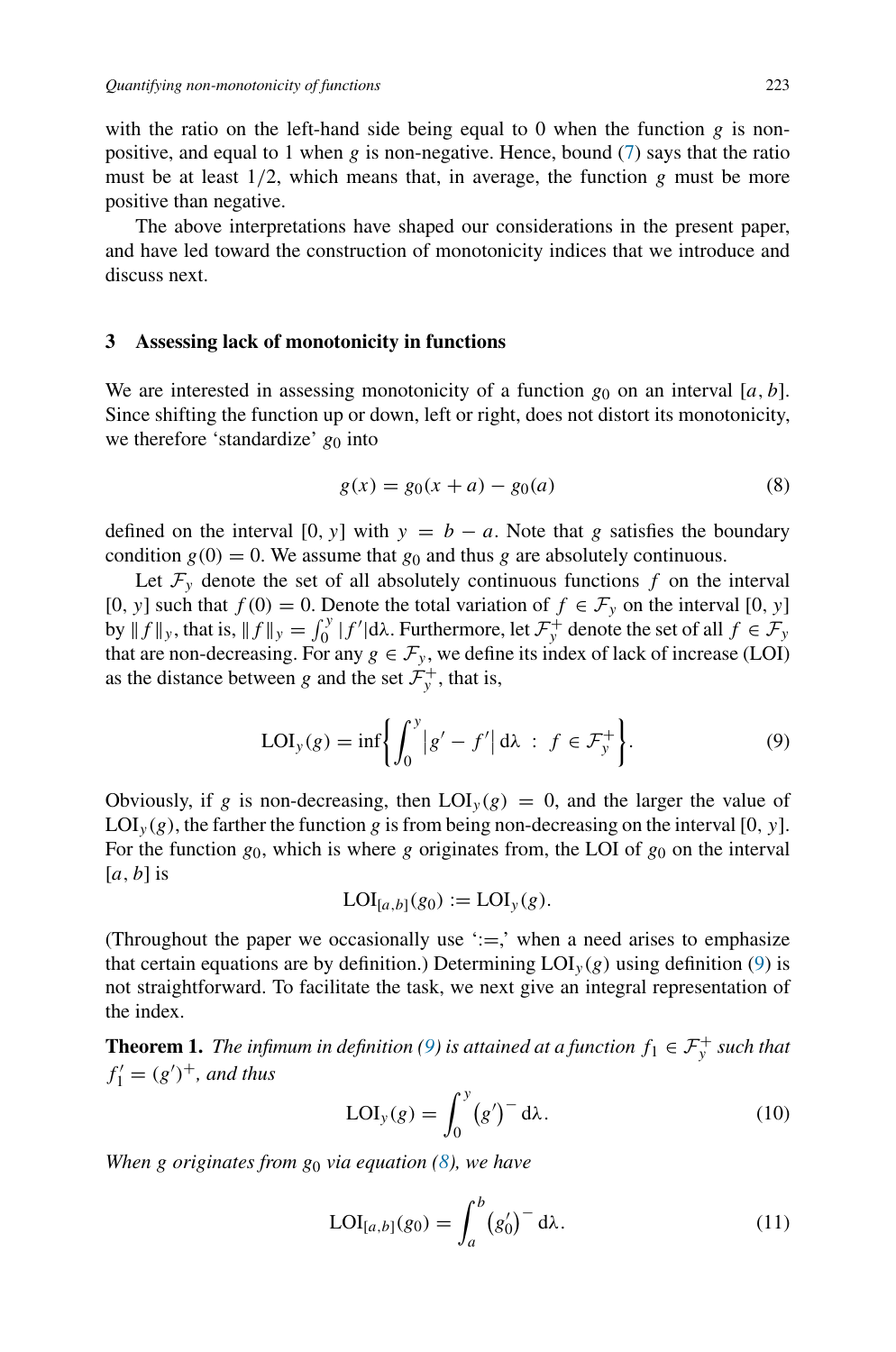Theorem [1,](#page-4-3) though easy to prove directly, follows immediately from a more general result, Theorem [2](#page-10-0) of Section [6,](#page-9-1) and we thus do not provide any more details. The index of lack of decrease (LOD) is defined analogously. Namely, in the computationally convenient form, it is given by the equation

$$
LOD_{y}(g) = \int_{0}^{y} (g')^{+} d\lambda.
$$

When *g* originates from  $g_0$  via equation [\(8\)](#page-4-2), we have

$$
\text{LOD}_{[a,b]}(g_0) = \int_a^b (g'_0)^+ d\lambda.
$$

In turn, the index of lack of monotonicity (LOM) of *g* is given by the equation

<span id="page-5-0"></span>
$$
LOM_{y}(g) = 2 \min\{LOI_{y}(g), LOD_{y}(g)\},\tag{12}
$$

and when *g* originates from *g*<sup>0</sup> via equation [\(8\)](#page-4-2), we have

<span id="page-5-1"></span>
$$
LOM_{[a,b]}(g_0) = 2 \min \{ LOI_{[a,b]}(g_0), LOD_{[a,b]}(g_0) \}.
$$
 (13)

The reason for doubling the minimum on the right-hand sides of definitions [\(12\)](#page-5-0) and [\(13\)](#page-5-1) will become clear from properties below.

- A1) The index LOI<sub>*y*</sub> is translation invariant, that is, LOI<sub>*y*</sub>( $g + \alpha$ ) = LOI<sub>*y*</sub>( $g$ ) for every constant  $\alpha \in \mathbf{R}$ . The index LOD<sub>*y*</sub> is also translation invariant.
- A2) The index LOI<sub>*y*</sub> is positively homogeneous, that is,  $LOI_v(\beta g) = \beta LOI_v(g)$  for every constant  $\beta > 0$ . The index LOD<sub>*y*</sub> is also positively homogeneous.
- A3) LOI<sub>*y*</sub>( $\beta g$ ) =  $(-\beta)$ LOD<sub>*y*</sub>( $g$ ) for every negative constant  $\beta$  < 0, and thus in  $particular, LOI<sub>y</sub>(-g) = LOD<sub>y</sub>(g).$
- A4)  $LOI_v(g) + LOD_v(g) = ||g||_v$ . Consequently, we have the following two observations:
	- (a)  $LOI_y(g)$  and  $LOD_y(g)$  do not exceed  $||g||_y$ , with both indices achieving the upper bound. Namely,  $LOI_y(g) = ||g||_y$  whenever  $(g')^+ \equiv 0$ , and  $\text{LOD}_y(g) = ||g||_y$  whenever  $(g')^{-} \equiv 0$ .
	- (b)  $\min\{LOI_y(g),\text{LOD}_y(g)\}\leq \|g\|_y/2$  and thus  $LOM_y(g)\leq \|g\|_y$ , which justifies the use of the factor 2 in definitions [\(12\)](#page-5-0) and [\(13\)](#page-5-1).

An illustrative example follows.

<span id="page-5-2"></span>**Example 1.** Consider the functions  $g_0(z) = \sin(z)$  and  $h_0(z) = \cos(z)$  on  $[-\pi/2, \pi]$ . Neither of them is monotonic on the interval, but a visual inspection of their graphs suggests that sine is closer to being increasing than cosine, which can of course be viewed as a subjective statement. To substantiate it, we employ the above introduced indices. First, by lifting and shifting, we turn sine into  $g(x) = 1 - \cos(x)$  and cosine into  $h(x) = \sin(x)$ . Since  $g'(x) = \sin(x)$  and  $h'(x) = \cos(x)$ , we have

<span id="page-5-3"></span>
$$
\int_0^{3\pi/2} (g')^{-} d\lambda = 1 \quad \text{and} \quad \int_0^{3\pi/2} (g')^{+} d\lambda = 2,
$$
 (14)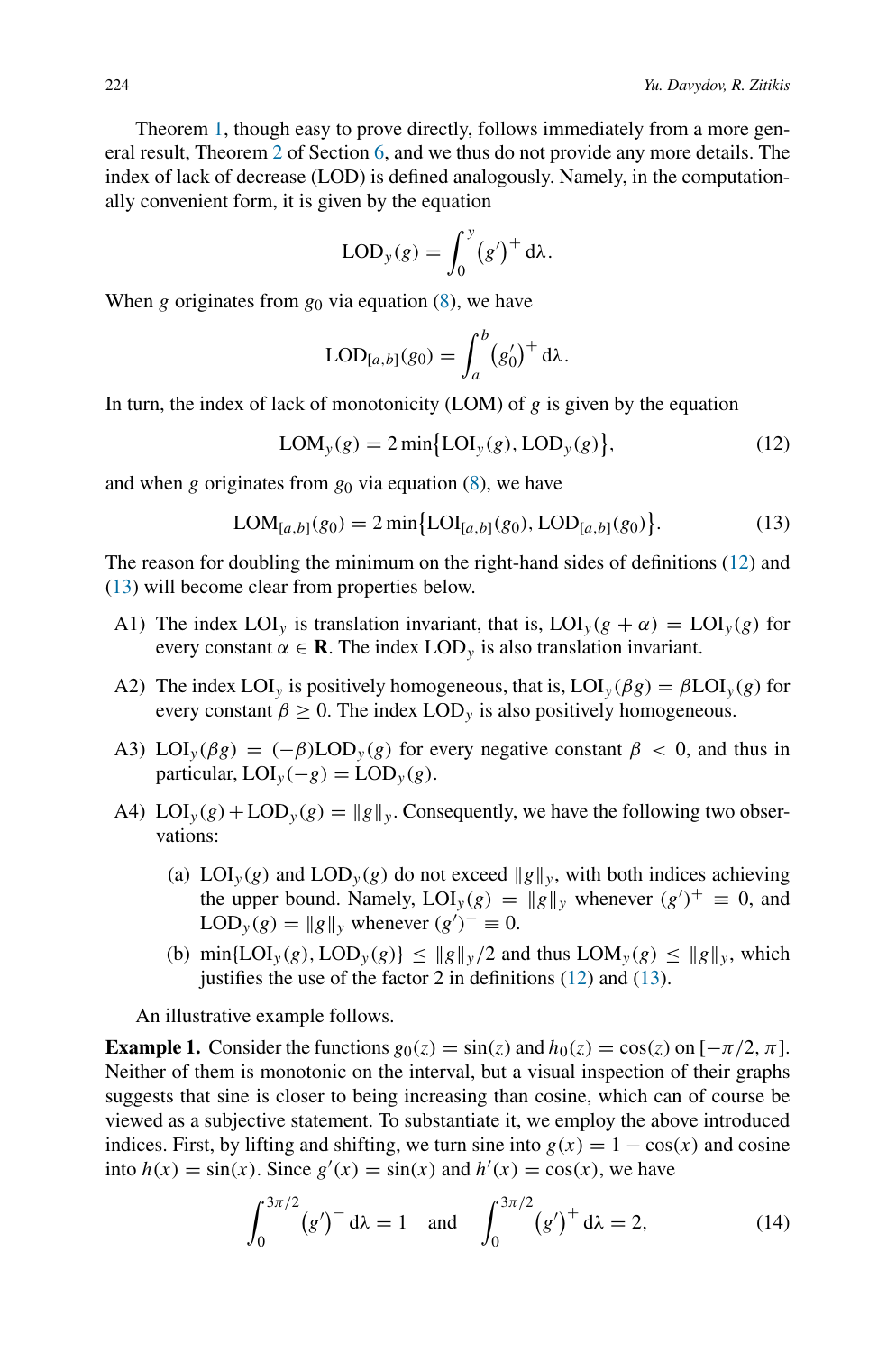*Quantifying non-monotonicity of functions* 225

<span id="page-6-0"></span>
$$
\int_0^{3\pi/2} (h')^{-} d\lambda = 2 \text{ and } \int_0^{3\pi/2} (h')^{+} d\lambda = 1.
$$
 (15)

Consequently,

$$
LOI_{[-\pi/2,\pi]}(g_0) = LOI_{3\pi/2}(g) = 1, \quad LOI_{[-\pi/2,\pi]}(h_0) = LOI_{3\pi/2}(h) = 2,
$$
  
\n
$$
LOD_{[-\pi/2,\pi]}(g_0) = LOD_{3\pi/2}(g) = 2, \quad LOD_{[-\pi/2,\pi]}(h_0) = LOD_{3\pi/2}(h) = 1,
$$
  
\n
$$
LOM_{[-\pi/2,\pi]}(g_0) = LOM_{3\pi/2}(g) = 2, \quad LOM_{[-\pi/2,\pi]}(h_0) = LOM_{3\pi/2}(h) = 2.
$$

Hence, for example, sine is at the distance 1 from the set of all non-decreasing functions on the noted interval, whereas cosine is at the distance 2 from the same set. Note also that the total variations  $\int_0^{3\pi/2} |g'| d\lambda$  and  $\int_0^{3\pi/2} |h'| d\lambda$  of the two functions are the same, equal to 3. This concludes Example [1.](#page-5-2)

<span id="page-6-1"></span>Note [1](#page-5-2). Example 1 is based on functions for which the four integrals in equations [\(14\)](#page-5-3) and [\(15\)](#page-6-0) are easy to calculate, but functions arising in applications are frequently quite unwieldy. For this, we need a numerical procedure for calculating the integral  $\int_0^y H(f') d\lambda$  for various transformations *H*, such as  $H(x) = x^-$  and  $H(x) = x^+$ . A convenient way is as follows:

$$
\int_0^y H(f') d\lambda \approx \sum_{n=1}^N \frac{y}{N} H\left(\frac{N}{y} \left\{ f\left(\frac{n}{N}y\right) - f\left(\frac{n-1}{N}y\right) \right\} \right)
$$
  
= 
$$
\sum_{n=1}^N \frac{b-a}{N} H\left(\frac{N}{b-a} \left\{ f_0 \left(a + \frac{n}{N}(b-a)\right) - f_0 \left(a + \frac{n-1}{N}(b-a)\right) \right\} \right),
$$

where  $f_0$  is the underlying function (on the interval  $[a, b]$ ) and  $f$  is the shifted-andlifted function (on the interval [0, y]) defined by the equation  $f(x) = f_0(x + a)$ *f*<sub>0</sub> $(a)$  for all  $x \in [0, y]$  with  $y = b - a$ .

The use of the integral  $\int_0^y H(f') d\lambda$  in Note [1](#page-6-1) hints at the possibility of distances other than  $L_1$ -norms when defining indices. One may indeed wish to de-emphasize small values of  $f'$  and to emphasize its large values when defining indices. In a simple way, this can be achieved by taking the *p*-th power of  $(f')^-$ ,  $(f')^+$  and  $f'$  for any  $p \geq 1$ . This argument leads us to the  $L_p$ -type counterpart of minimization problem [\(9\)](#page-4-1) which can be solved along the same path as that used in the proof of Theorem [1.](#page-4-3) It is remarkable that the minimizing function does not depend on the choice of the metric and remains equal to  $(f')^+$ . Consequently, for example, the following  $L_p$ index of lack of increase arises:

$$
LOI_{p,y}(f) = \left(\int_0^y ((f')^{-})^p d\lambda\right)^{1/p}.
$$

Other than  $L_p$ -norms can also be successfully explored, and this is important in applications, where no  $p$ -th power may adequately (de-)emphasize parts of  $f'$ . The phenomenon has prominently manifested, for example, in Econometrics (e.g., [\[4](#page-11-8), [22](#page-12-13)];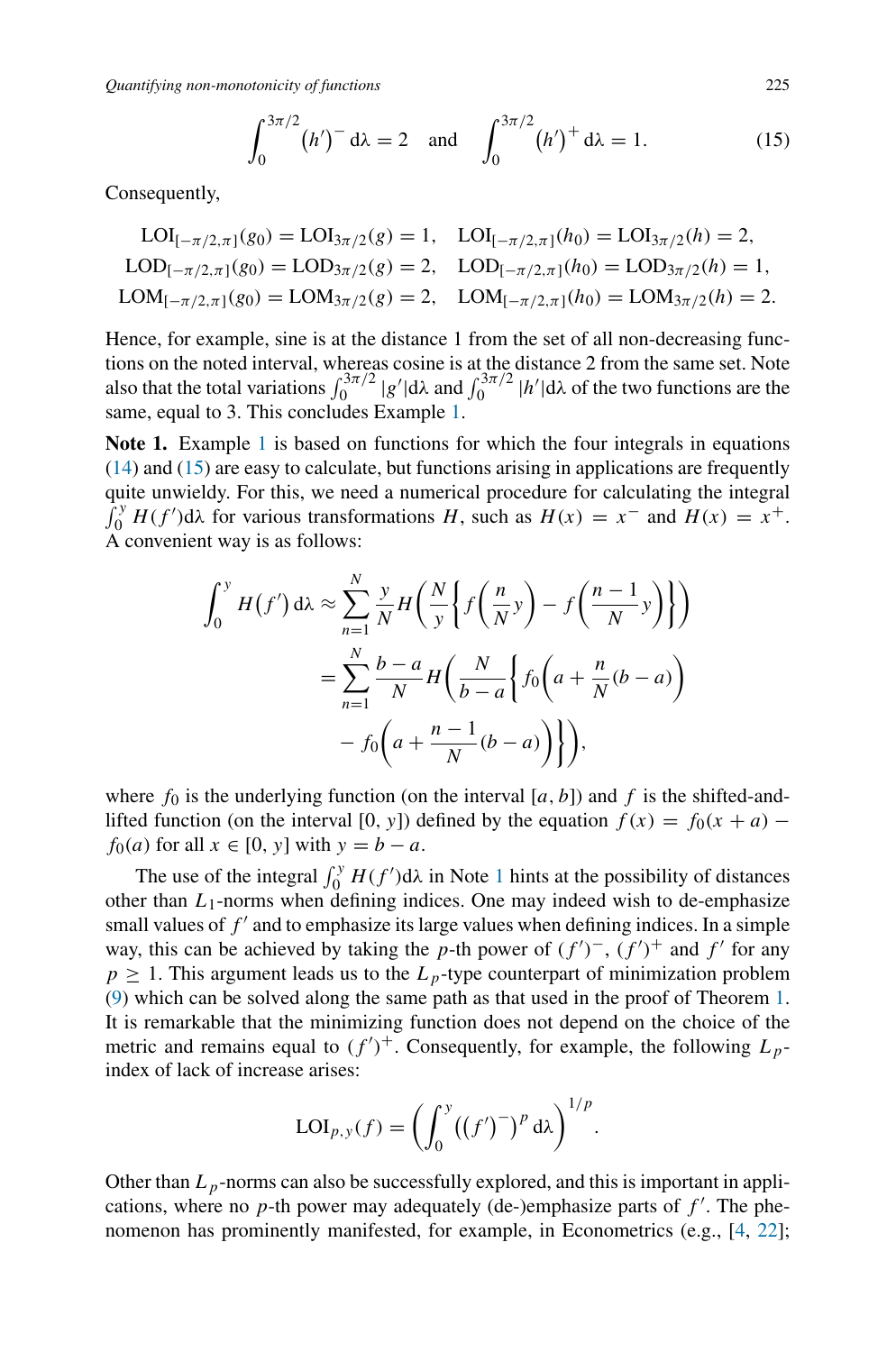and references therein). In such cases, more complexly shaped functions are typically used, including those  $H : [0, \infty) \to [0, \infty)$  with  $H(0) = 0$  that give rise to the class of Birnbaum–Orlicz (BO) spaces.

#### <span id="page-7-0"></span>**4 Monotonicity comparisons and normalized indices**

The index values in Example [1](#page-5-2) suggest that on the noted interval, sine is more increasing than cosine, because sine is closer to the set  $\mathcal{F}_y^+$  than cosine is. In general, given two functions  $g_1$  and  $h_1$  on the interval [0, y], we can say that the function  $g_1$  is more non-decreasing than  $h_1$  on the interval whenever  $\text{LOI}_y(g_1) \leq \text{LOI}_y(h_1)$ . Likewise, we can say that the function  $g_2$  is more non-increasing than  $h_2$  on the interval  $[0, y]$  whenever  $\text{LOD}_y(g_2) \leq \text{LOD}_y(h_2)$ . But an issue arises with these definitions because for a given pair of functions *g* and *h*, the property  $LOI_y(g) \leq LOI_y(h)$  may not be equivalent to  $\text{LOD}_y(g) \geq \text{LOD}_y(h)$ . Though it may look strange at first sight, this non-reflexivity is natural because the total variations of the functions *g* and *h* on the interval [0*,y*] may not be equal, and in such cases, comparing non-monotonicities of *g* and *h* is not meaningful.

If, however, the total variations of *g* and *h* are equal on the interval [0*,y*], then  $\text{LOI}_y(g) \leq \text{LOI}_y(h)$  if and only if  $\text{LOD}_y(g) \geq \text{LOD}_y(h)$ . This suggests that in order to achieve this 'if and only if' property in general, we need to normalize the indices, which gives rise to the following definitions

$$
LOI_y^*(g) = \frac{\int_0^y (g')^{\dagger} d\lambda}{\int_0^y |g'| d\lambda} \quad \text{and} \quad \text{LOD}_y^*(g) = \frac{\int_0^y (g')^{\dagger} d\lambda}{\int_0^y |g'| d\lambda},
$$

of the normalized indices of lack of increase and decrease, respectively. Obviously,

<span id="page-7-2"></span>
$$
LOI_y^*(g) + LOD_y^*(g) = 1,
$$
\n(16)

and thus  $LOI_y^*(g) \leq LOI_y^*(h)$  if and only if  $LOD_y^*(g) \geq LOD_y^*(h)$ . Furthermore, the normalized index of lack of monotonicity is  $LOM_y^*(g) := 2 \min\{LOI_y^*(g), LOD_y^*(g)\},$ which we rewrite as

<span id="page-7-3"></span>
$$
LOM_{y}^{*}(g) = 1 - \frac{|g(y)|}{\int_{0}^{y} |g'| d\lambda}
$$
 (17)

using the identity min{*u*, *v*} =  $(u + v - |u - v|)/2$  that holds for all real numbers *u* and *v*. In terms of the original function  $g_0$  on the interval [*a*, *b*], we have

$$
LOI_{[a,b]}^*(g_0) = \frac{\int_a^b (g'_0)^- d\lambda}{\int_a^b |g'_0| d\lambda}, \qquad \text{LOD}_{[a,b]}^*(g_0) = \frac{\int_a^b (g'_0)^+ d\lambda}{\int_a^b |g'_0| d\lambda},
$$

and

$$
LOM_{[a,b]}^{*}(g_0) = 1 - \frac{|g_0(b) - g_0(a)|}{\int_a^b |g'_0| d\lambda}.
$$

<span id="page-7-1"></span>Obviously,  $LOI^*_{[a,b]}(g_0) = LOI^*_{y}(g)$ ,  $LOD^*_{[a,b]}(g_0) = LOD^*_{y}(g)$ , and  $LOM^*_{[a,b]}(g_0) =$ LOM<sup>\*</sup><sub>y</sub>(g). To illustrate the normalized indices, we continue Example [1.](#page-5-2)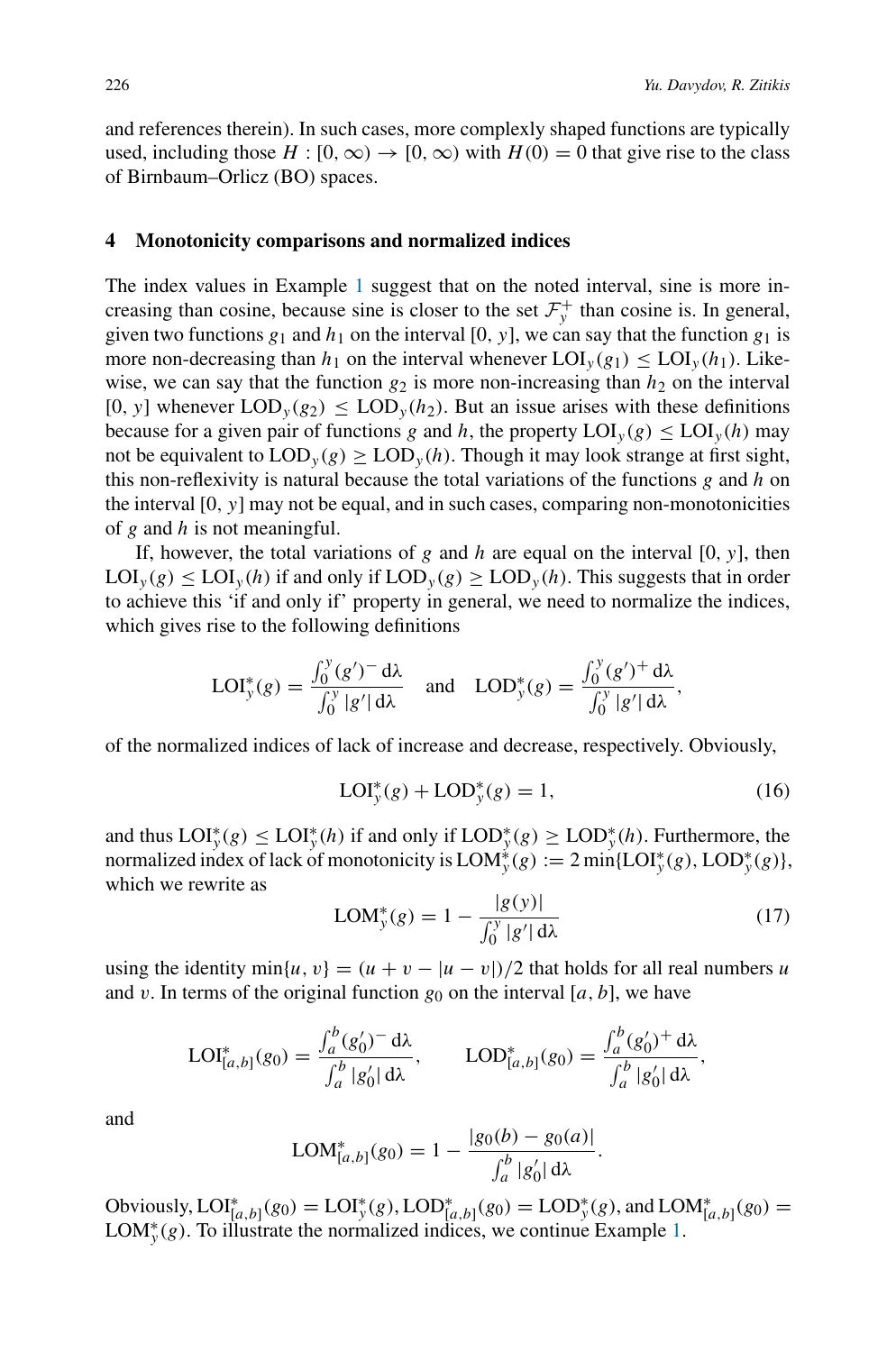**Example 2.** Recall that we are dealing with the functions  $g_0(z) = \sin(z)$  and  $h_0(z) =$  $cos(z)$  on the interval  $[-\pi/2, \pi]$ . We transform them into the functions  $g(x) = 1$  $cos(x)$  and  $h(x) = sin(x)$  on the interval [0,  $3\pi/2$ ]. From equations [\(14\)](#page-5-3) and [\(15\)](#page-6-0), we see that the total variations  $\int_0^{3\pi/2} |g'| d\lambda$  and  $\int_0^{3\pi/2} |h'| d\lambda$  are equal to 3, and so we have the equations:

$$
LOI_{[-\pi/2,\pi]}^{*}(g_0) = LOI_{3\pi/2}^{*}(g) = \frac{1}{3}, \quad LOI_{[-\pi/2,\pi]}^{*}(h_0) = LOI_{3\pi/2}^{*}(h) = \frac{2}{3},
$$
  
\n
$$
LOD_{[-\pi/2,\pi]}^{*}(g_0) = LOD_{3\pi/2}^{*}(g) = \frac{2}{3}, \quad LOD_{[-\pi/2,\pi]}^{*}(h_0) = LOD_{3\pi/2}^{*}(h) = \frac{1}{3},
$$
  
\n
$$
LOM_{[-\pi/2,\pi]}^{*}(g_0) = LOM_{3\pi/2}^{*}(g) = \frac{2}{3}, \quad LOM_{[-\pi/2,\pi]}^{*}(h_0) = LOM_{3\pi/2}^{*}(h) = \frac{2}{3}.
$$

The numerical procedure of Note [1](#page-6-1) can easily be employed to calculate these normalized indices. This concludes Example [2.](#page-7-1)

Next are properties of the normalized indices.

- B1) The three indices  $LOI_y^*(g)$ ,  $LOD_y^*(g)$ , and  $LOM_y^*(g)$  are normalized, that is, take values in the unit interval [0*,* 1], with the following special cases:
	- (a) LOI<sup>\*</sup><sub>*y*</sub>(g) = 0 if and only if  $(g')^{-} \equiv 0$ , that is, when *g* is non-decreasing everywhere on [0, y], and  $LOI_y^*(g) = 1$  if and only if  $(g')^+ \equiv 0$ , that is, when *g* is non-increasing everywhere on [0, *y*].
	- (b) LOD<sup>\*</sup><sub>y</sub>(g) = 0 if and only if  $(g')^+ \equiv 0$ , that is, when *g* is non-increasing everywhere on [0, y], and  $\text{LOD}_{y}^{*}(g) = 1$  if and only if  $(g')^{-} \equiv 0$ , that is, when *g* is non-decreasing everywhere on [0*,y*].
	- (c) LOM<sup>\*</sup><sub>y</sub>(g) = 0 if and only if *g* is either non-decreasing everywhere on [0, y] or non-increasing everywhere on [0, y], and  $LOM_y^*(g) = 1$  if and only if  $LOI_y^*(g) = LOD_y^*(g)$  (recall equation [\(16\)](#page-7-2)).
- B2) The three indices  $LOI_y^*(g)$ ,  $LOD_y^*(g)$ , and  $LOM_y^*(g)$  are translation invariant, that is,  $LOI_y^*(g + \alpha) = LOI_y^*(g)$  for every constant  $\alpha \in \mathbf{R}$ , and analogously for  $\text{LOD}_{\mathcal{Y}}^*(g)$  and  $\text{LOM}_{\mathcal{Y}}^*(g)$ .
- B3) (a) The three indices  $LOI_y^*(g)$ ,  $LOD_y^*(g)$ , and  $LOM_y^*(g)$  are positive-scale invariant, that is,  $LOI_y^*(\beta g) = LOI_y^*(g)$  for every positive constant  $\beta > 0$ , and analogously for  $\text{LOD}^*_y(g)$  and  $\text{LOM}^*_y(g)$ .
	- (b) Moreover, LOM<sup>\*</sup><sub>y</sub>(g) is negative-scale invariant, that is, LOM<sup>\*</sup><sub>y</sub>( $\beta$ g) = LOM<sup>\*</sup><sub>*y*</sub>(g) for every negative constant  $\beta$  < 0, and thus, in general,  $\text{LOM}_{\mathcal{Y}}^*(\beta g) = \text{LOM}_{\mathcal{Y}}^*(g)$  for every real constant  $\beta \neq 0$  (recall equation  $(17)$ ).
- B4) LOD<sup>\*</sup><sub>y</sub> $(-g) =$ LOI<sup>\*</sup><sub>y</sub> $(g)$ , and thus LOD<sup>\*</sup><sub>y</sub> $(g) =$ LOI<sup>\*</sup><sub>y</sub> $(g)$  for every negative constant  $\beta$  < 0.

We next use the above indices to introduce three new orderings:

C1) The function *g* is more non-decreasing than *h* on the interval [0*,y*], denoted by  $g \geq_{I, y} h$ , if and only if  $LOI_y^*(g) \leq LOI_y^*(h)$ .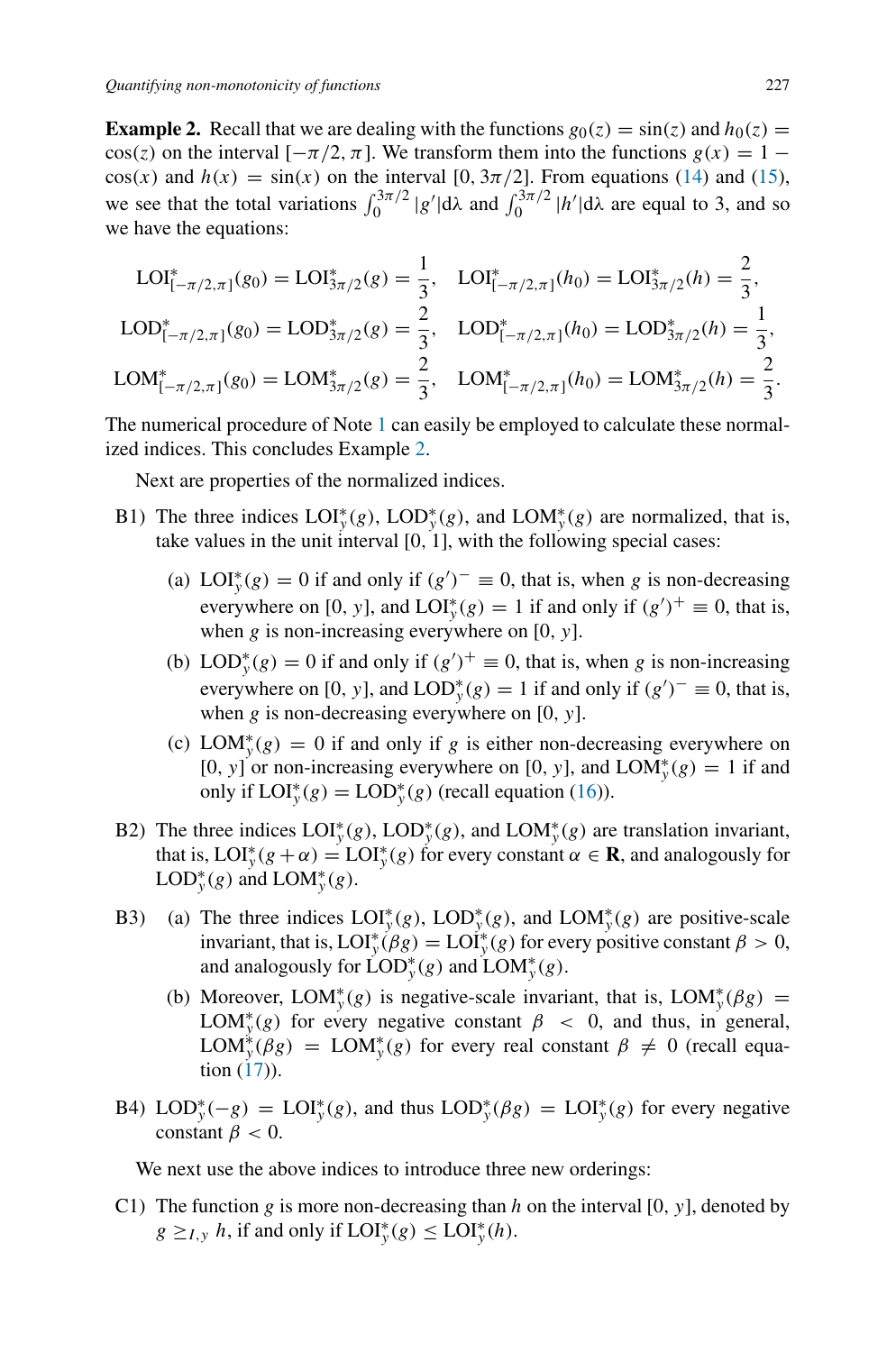- C2) The function *g* is more non-increasing than *h* on the interval [0, y], denoted by  $g \geq_{D,y} h$ , if and only if  $\text{LOD}_{y}^{*}(g) \leq \text{LOD}_{y}^{*}(h)$ .
- C3) The function *g* is more monotonic than *h* on the interval  $[0, y]$ , denoted by  $g \geq_{M,y} h$ , if and only if  $\text{LOM}_{y}^{*}(g) \leq \text{LOM}_{y}^{*}(h)$ .

We see that on the interval  $[0, y]$ , the function  $g$  is more non-decreasing than  $h$ if and only if the function *g* is less non-increasing than *h*. In other words,  $g \geq I_y$  *h* is equivalent to  $g \leq_{D,y} h$ , which we have achieved by introducing the normalized indices.

## <span id="page-9-0"></span>**5 Stricter notion of comparison: a note**

One of the fundamental notions of ordering random variables is that of first-order stochastic dominance (e.g., [\[6](#page-11-6), [12,](#page-12-14) [13](#page-12-1)]). Similarly to this notation, our earlier introduced orderings can be strengthened by first noting that the integral  $\int_0^y (g')^d dx$  is equal to  $\int_0^\infty S_y - (z \mid g) dz$ , where the function

$$
S_y^-(z \mid g) = \lambda \{ x \in [0, y] : (g')^-(x) > z \}
$$

counts the 'time' that the function  $(g')^-$  spends above the threshold *z* during the 'time' period [0, y]. Likewise, we define the 'plus' version  $S_y^+(z | g)$ . This lead us to the following definitions of ordering functions according to their monotonicity.

D1) *g* is more strictly non-decreasing than *h* on the interval [0*,y*], denoted by  $g \geq_{SL} \nu$  *h*, whenever

$$
\frac{S_{\mathbf{y}}(z \mid g)}{\int_0^y |g'| d\lambda} \le \frac{S_{\mathbf{y}}(z \mid h)}{\int_0^y |h'| d\lambda} \quad \text{for all} \quad z > 0.
$$

D2) *g* is more strictly non-increasing than *h* on the interval [0, y], denoted by  $g \geq_{SD, y} h$ , whenever

$$
\frac{S_y^+(z \mid g)}{\int_0^y |g'|\,d\lambda} \le \frac{S_y^+(z \mid h)}{\int_0^y |h'|\,d\lambda} \quad \text{for all} \quad z > 0.
$$

Obviously, if  $g \geq_{SI, y} h$ , then  $g \geq_{I, y} h$ , and if  $g \geq_{SD, y} h$ , then  $g \geq_{D, y} h$ .

## <span id="page-9-1"></span>**6 Assessing lack of positivity in signed measures**

We now take a path in the direction of general Measure Theory. Namely, let *Ω* be a set equipped with a sigma-algebra, and let M denote the set of all (signed) measures *ν* defined on the sigma-algebra. Furthermore, let  $\mathcal{M}^+ \subset \mathcal{M}$  be the subset of all positive measures. Given a signed-measure  $v \in M$ , we define its index of lack of positivity (LOP) by the equation

$$
LOP(\nu) = \inf \{ ||\nu - \mu|| \, : \, \mu \in \mathcal{M}^+ \},
$$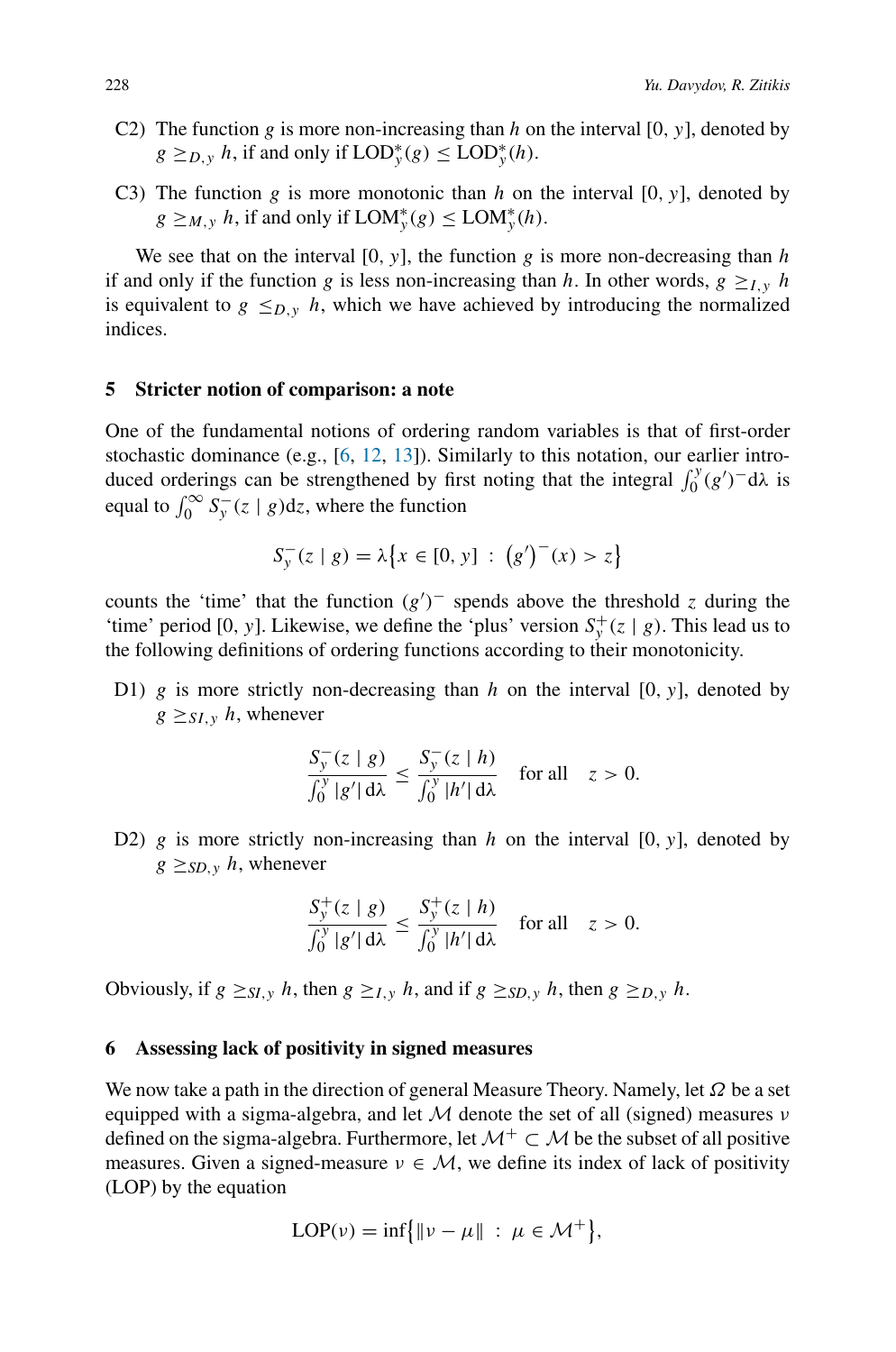where  $\| \cdot \|$  denotes the total variation. Specifically, with  $(\Omega^-, \Omega^+)$  denoting a Hahn decomposition of *Ω*, let *(ν*−*,ν*+*)* be the Jordan decomposition of *ν*. Note that *ν*<sup>−</sup> and *ν*<sup>+</sup> are elements of  $\mathcal{M}^+$ . The variation of *ν* is  $|v| = v^- + v^+$ , and its total variation is  $\|\nu\| = |\nu|(\Omega)$ . The following theorem provides an actionable, and crucial for our considerations, reformulation of the index LOP*(ν)*.

<span id="page-10-0"></span>**Theorem 2.** *The infimum in the definition of* LOP*(ν) is attained on the unique element of* <sup>M</sup>+*, which is the measure <sup>ν</sup>*+*, and thus the* LOP *index can be written as*

<span id="page-10-2"></span>
$$
LOP(\nu) = \|\nu^-\|.\tag{18}
$$

**Proof.** Since  $v^+ \in \mathcal{M}^+$ , we have the bound  $LOP(v) \le ||v - v^+||$ , which can be rewritten as  $LOP(v) \le ||v||$ . To prove the opposite bound  $LOP(v) \ge ||v||$ , we proceed as follows. For any  $\mu \in \mathcal{M}^+$ , we have the bound

<span id="page-10-1"></span>
$$
||\nu - \mu|| \ge |\nu - \mu|(\Omega^{-}).
$$
\n(19)

Since  $v = v^+ - v^-$  and  $v^+(A) = 0$  for every  $A \subset \Omega^-$ , the right-hand side of bound [\(19\)](#page-10-1) is equal to  $|\nu^{-} + \mu|(\Omega^{-})$ , which is not smaller than  $\nu^{-}(\Omega^{-})$ . The latter is, by definition, equal to  $\|\nu^-\|$ . This establishes the bound LOP( $\nu$ ) ≥  $\|\nu^-\|$  and completes the proof of equation [\(18\)](#page-10-2). We still need to show that  $\mu = v^+$  is the only measure  $\mu \in \mathcal{M}^+$  such that the equation

<span id="page-10-3"></span>
$$
\|\nu - \mu\| = \|\nu^-\|
$$
 (20)

holds. Note that  $\|\nu^{-}\| = \nu^{-}(\Omega^{-})$ . Since

<span id="page-10-4"></span>
$$
\|\nu - \mu\| \ge |\nu^- + \mu|(\Omega^-) + |\nu^+ - \mu|(\Omega^+),\tag{21}
$$

in order to have equation [\(20\)](#page-10-3), the right-hand side of inequality [\(21\)](#page-10-4) must be equal to  $\nu$ <sup>−</sup>( $\Omega$ <sup>−</sup>). This can happen only when  $\mu(\Omega$ <sup>−</sup>) = 0 and  $|\nu$ <sup>+</sup> −  $\mu$ |( $\Omega$ <sup>+</sup>) = 0, with the former equation implying that the support of  $\mu$  must be  $\Omega^+$ , and the latter equation implying that  $\mu$  must be equal to  $\nu^+$  on  $\Omega^+$ . Hence,  $\mu = \nu^+$ . This finishes the proof of Theorem [2.](#page-10-0) П

Similarly to the LOP index, the index of lack of negativity (LON) of  $v \in M$  is given by the equation

$$
LON(v) = \left\|v^{+}\right\|,\tag{22}
$$

and the corresponding index of lack of sign (LOS) is

<span id="page-10-5"></span>
$$
LOS(v) = 2 \min\{\|v^-\|, \|v^+\|\}.
$$
 (23)

The reason for doubling the minimum on the right-hand side of equation [\(23\)](#page-10-5) is the same as in the more specialized cases discussed earlier. Namely, due to the equation  $||v^-|| + ||v^+|| = ||v||$ , we have that min{ $||v^-||$ ,  $||v^+||$ } does not exceed  $||v||/2$ . Hence, for LOS to be always between 0 and  $\|\nu\|$ , just like LOP and LON are, we need to double the minimum. Finally, we introduce the normalized indices

$$
LOP^*(v) = \frac{\|v^-\|}{\|v\|}, \qquad LON^*(v) = \frac{\|v^+\|}{\|v\|},
$$

and

$$
LOS^*(\nu)=2\min\bigl\{LOP^*(\nu),LON^*(\nu)\bigr\},
$$

whose values are always in the unit interval [0*,* 1].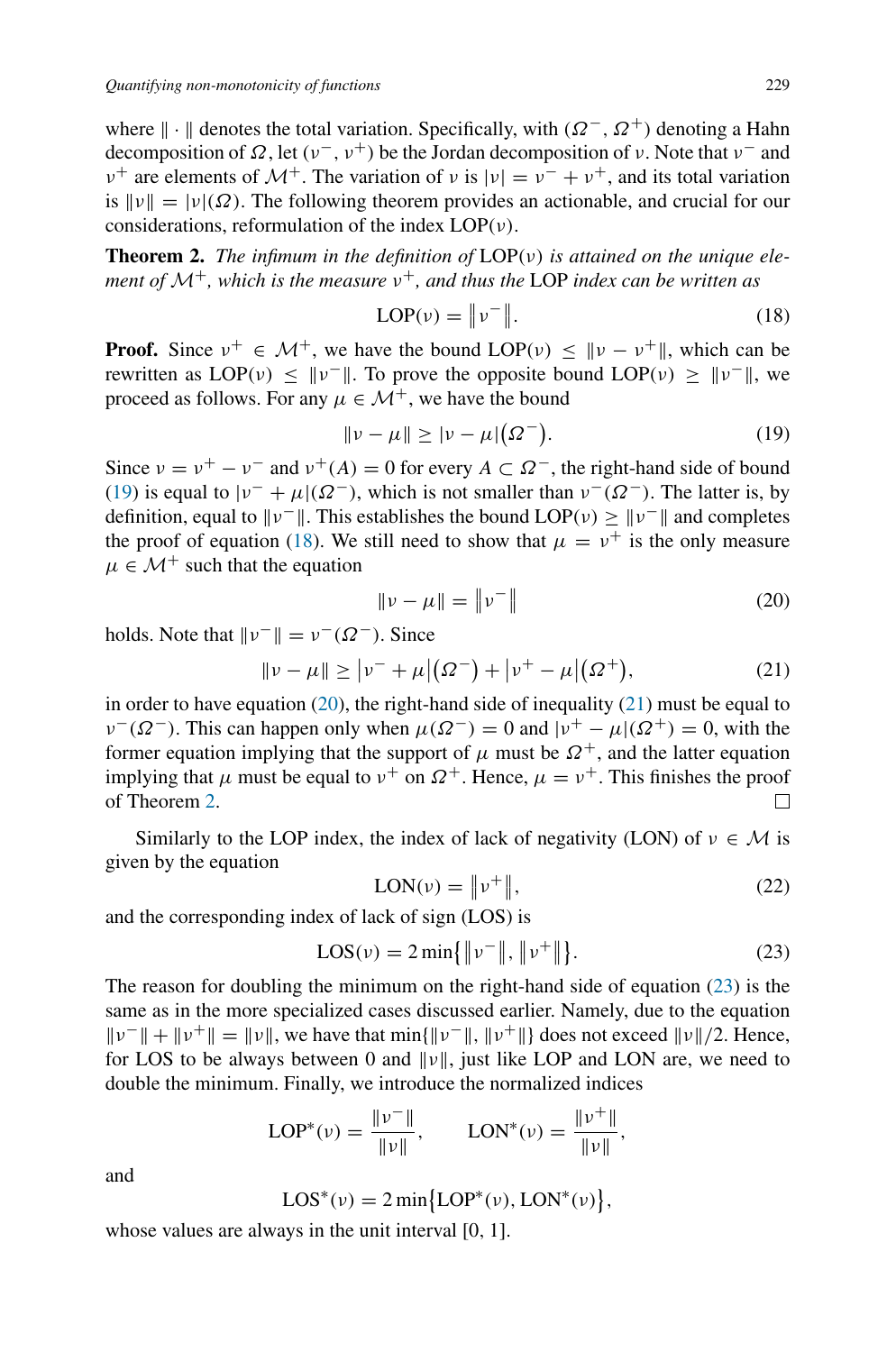# <span id="page-11-3"></span>**7 Conclusion**

In this paper, we have introduced indices that, in a natural way, quantify the lack of increase, decrease, and monotonicity of functions, as well as the lack of positivity, negativity, and sign-constancy in signed measures. In addition to being of theoretical interest, this research topic also has practical implications, and for the latter reason, we have also introduced a simple and convenient numerical procedure for calculating the indices without resorting to frequently unwieldy closed-form expressions. The indices satisfy a number of natural properties, and they also facilitate the ranking of functions according to their lack of monotonicity. Relevant applications in Insurance, Finance, and Economics have been pointed out, and some of them discussed in greater detail.

### **Acknowledgments**

We are indebted to Professor Yu. Mishura and two anonymous reviewers for insightful comments and constructive criticism, which guided our work on the revision. We gratefully acknowledge the grants "From Data to Integrated Risk Management and Smart Living: Mathematical Modelling, Statistical Inference, and Decision Making" awarded by the Natural Sciences and Engineering Research Council of Canada to the second author (RZ), and "A New Method for Educational Assessment: Measuring Association via LOC index" awarded by the national research organization Mathematics of Information Technology and Complex Systems, Canada, in partnership with Hefei Gemei Culture and Education Technology Co. Ltd, Hefei, China, to Jiang Wu and RZ.

# **References**

- <span id="page-11-1"></span>[1] Bebbington, M., Lai, C.D., Zitikis, R.: Modelling deceleration in senescent mortality. Math. Popul. Stud. **18**, 18–37 (2011). [MR2770696.](http://www.ams.org/mathscinet-getitem?mr=2770696) doi[:10.1080/08898480.2011.540173](https://doi.org/10.1080/08898480.2011.540173)
- <span id="page-11-7"></span>[2] Bernardo, A.E., Ledoit, O.: Gain, loss, and asset pricing. J. Polit. Econ. **108**, 144–172 (2000). doi[:10.1086/262114](https://doi.org/10.1086/262114)
- <span id="page-11-0"></span>[3] Brazauskas, V., Jones, B.L., Zitikis, R.: Trends in disguise. Ann. of Actuar. Sci. **9**, 58–71 (2015). doi[:10.1017/S1748499514000232](https://doi.org/10.1017/S1748499514000232)
- <span id="page-11-8"></span>[4] Chakravarty, S.R.: Extended Gini indices of inequality. Int. Econ. Rev. **29**, 147–156 (1988). [MR0954119.](http://www.ams.org/mathscinet-getitem?mr=0954119) doi[:10.2307/2526814](https://doi.org/10.2307/2526814)
- <span id="page-11-2"></span>[5] Davydov, Y., Zitikis, R.: An index of monotonicity and its estimation: a step beyond econometric applications of the Gini index. Metron – International Journal of Statistics **63** (special issue in memory of Corrado Gini), 351–372 (2005). [MR2276056](http://www.ams.org/mathscinet-getitem?mr=2276056)
- <span id="page-11-6"></span>[6] Denuit, M., Dhaene, J., Goovaerts, M., Kaas, R.: Actuarial Theory for Dependent Risks: Measures, Orders and Methods. Wiley, New York (2005)
- <span id="page-11-4"></span>[7] Furman, E., Zitikis, R.: Weighted premium calculation principles. Insur. Math. Econ. **42**, 459–465 (2008). [MR2392102.](http://www.ams.org/mathscinet-getitem?mr=2392102) doi[:10.1016/j.insmatheco.2007.10.006](https://doi.org/10.1016/j.insmatheco.2007.10.006)
- <span id="page-11-5"></span>[8] Furman, E., Zitikis, R.: Weighted pricing functionals with application to insurance: an overview. N. Am. Actuar. J. **13**, 483–496 (2009). [MR2595160.](http://www.ams.org/mathscinet-getitem?mr=2595160) doi[:10.1080/10920277.](https://doi.org/10.1080/10920277.2009.10597570) [2009.10597570](https://doi.org/10.1080/10920277.2009.10597570)